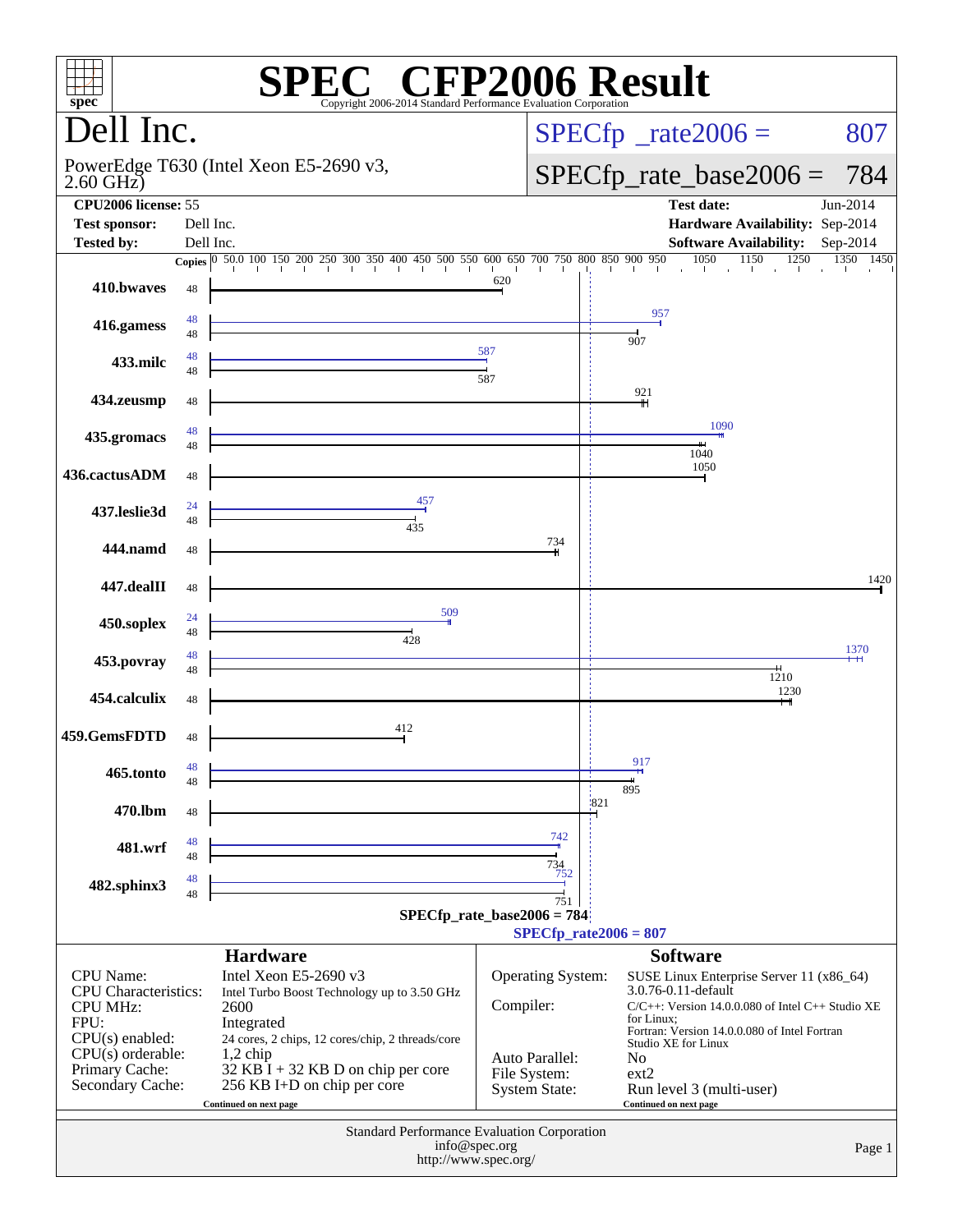

## Dell Inc.

2.60 GHz) PowerEdge T630 (Intel Xeon E5-2690 v3,

### $SPECTp_rate2006 = 807$

## [SPECfp\\_rate\\_base2006 =](http://www.spec.org/auto/cpu2006/Docs/result-fields.html#SPECfpratebase2006) 784

| <b>CPU2006 license: 55</b>                                                 |                                                                                                                          |                                                            | <b>Test date:</b><br>$Jun-2014$             |
|----------------------------------------------------------------------------|--------------------------------------------------------------------------------------------------------------------------|------------------------------------------------------------|---------------------------------------------|
| <b>Test sponsor:</b>                                                       | Dell Inc.                                                                                                                |                                                            | <b>Hardware Availability: Sep-2014</b>      |
| <b>Tested by:</b>                                                          | Dell Inc.                                                                                                                |                                                            | <b>Software Availability:</b><br>$Sep-2014$ |
| L3 Cache:<br>Other Cache:<br>Memory:<br>Disk Subsystem:<br>Other Hardware: | $30 \text{ MB I+D}$ on chip per chip<br>None<br>256 GB (16 x 16 GB 2Rx4 PC4-2133P-R)<br>1 x 300 GB 15000 RPM SAS<br>None | <b>Base Pointers:</b><br>Peak Pointers:<br>Other Software: | $32/64$ -bit<br>$32/64$ -bit<br>None        |

**[Results Table](http://www.spec.org/auto/cpu2006/Docs/result-fields.html#ResultsTable)**

| Results Table    |               |                                                                                                          |       |                |            |                |            |               |                |              |                |              |                |              |  |  |  |
|------------------|---------------|----------------------------------------------------------------------------------------------------------|-------|----------------|------------|----------------|------------|---------------|----------------|--------------|----------------|--------------|----------------|--------------|--|--|--|
| <b>Base</b>      |               |                                                                                                          |       |                |            |                |            |               |                | <b>Peak</b>  |                |              |                |              |  |  |  |
| <b>Benchmark</b> | <b>Copies</b> | <b>Seconds</b>                                                                                           | Ratio | <b>Seconds</b> | Ratio      | <b>Seconds</b> | Ratio      | <b>Copies</b> | <b>Seconds</b> | <b>Ratio</b> | <b>Seconds</b> | <b>Ratio</b> | <b>Seconds</b> | <b>Ratio</b> |  |  |  |
| 410.bwaves       | 48            | 1052                                                                                                     | 620   | 1052           | 620        | 1051           | 621        | 48            | 1052           | 620          | 1052           | 620          | 1051           | 621          |  |  |  |
| 416.gamess       | 48            | 1035                                                                                                     | 908   | 1036           | 907        | 1037           | 906        | 48            | 982            | 957          | 982            | 957          | 983            | 956          |  |  |  |
| $433$ .milc      | 48            | 750                                                                                                      | 587   | 750            | 587        | 751            | 587        | 48            | 750            | 588          | 750            | 587          | 750            | 587          |  |  |  |
| 434.zeusmp       | 48            | 476                                                                                                      | 918   | 470            | 929        | 474            | 921        | 48            | 476            | 918          | 470            | 929          | 474            | 921          |  |  |  |
| 435.gromacs      | 48            | 326                                                                                                      | 1050  | 329            | 1040       | 330            | 1040       | 48            | 315            | 1090         | 317            | 1080         | 315            | 1090         |  |  |  |
| 436.cactusADM    | 48            | 547                                                                                                      | 1050  | 546            | 1050       | 547            | 1050       | 48            | 547            | 1050         | 546            | 1050         | 547            | 1050         |  |  |  |
| 437.leslie3d     | 48            | 1037                                                                                                     | 435   | 1036           | 436        | 1037           | 435        | 24            | 495            | 456          | 493            | 457          | 493            | 458          |  |  |  |
| 444.namd         | 48            | 524                                                                                                      | 734   | 520            | 740        | 526            | 732        | 48            | 524            | 734          | 520            | 740          | 526            | 732          |  |  |  |
| 447.dealII       | 48            | 386                                                                                                      | 1420  | 385            | 1430       | 386            | 1420       | 48            | 386            | 1420         | 385            | 1430         | 386            | 1420         |  |  |  |
| 450.soplex       | 48            | 934                                                                                                      | 428   | 935            | 428        | 935            | 428        | 24            | 393            | 510          | 393            | 509          | 396            | 506          |  |  |  |
| 453.povray       | 48            | 212                                                                                                      | 1200  | 211            | 1210       | 211            | 1210       | 48            | 184            | 1380         | 186            | 1370         | 188            | 1360         |  |  |  |
| 454.calculix     | 48            | 321                                                                                                      | 1230  | 322            | 1230       | 326            | 1210       | 48            | 321            | 1230         | 322            | 1230         | 326            | 1210         |  |  |  |
| 459.GemsFDTD     | 48            | 1239                                                                                                     | 411   | 1237           | 412        | 1238           | 412        | 48            | 1239           | 411          | 1237           | 412          | 1238           | 412          |  |  |  |
| 465.tonto        | 48            | 526                                                                                                      | 899   | 528            | <u>895</u> | 528            | 894        | 48            | 514            | 919          | 520            | 909          | 515            | 917          |  |  |  |
| 470.1bm          | 48            | 803                                                                                                      | 821   | 803            | 821        | 803            | 821        | 48            | 803            | 821          | 803            | 821          | 803            | 821          |  |  |  |
| 481.wrf          | 48            | 729                                                                                                      | 735   | 731            | 734        | 731            | 734        | 48            | 726            | 738          | 723            | 742          | 722            | 742          |  |  |  |
| 482.sphinx3      | 48            | 1245                                                                                                     | 751   | 1245           | 751        | 1247           | <b>750</b> | 48            | 1243           | 753          | 1244           | 752          | 1244           | 752          |  |  |  |
|                  |               | Results appear in the order in which they were run. Bold underlined text indicates a median measurement. |       |                |            |                |            |               |                |              |                |              |                |              |  |  |  |

#### **[Submit Notes](http://www.spec.org/auto/cpu2006/Docs/result-fields.html#SubmitNotes)**

 The numactl mechanism was used to bind copies to processors. The config file option 'submit' was used to generate numactl commands to bind each copy to a specific processor. For details, please see the config file.

#### **[Operating System Notes](http://www.spec.org/auto/cpu2006/Docs/result-fields.html#OperatingSystemNotes)**

Stack size set to unlimited using "ulimit -s unlimited"

#### **[Platform Notes](http://www.spec.org/auto/cpu2006/Docs/result-fields.html#PlatformNotes)**

 BIOS settings: Snoop Mode set to Cluster on Die Virtualization Technology disabled

Continued on next page

Standard Performance Evaluation Corporation [info@spec.org](mailto:info@spec.org) <http://www.spec.org/>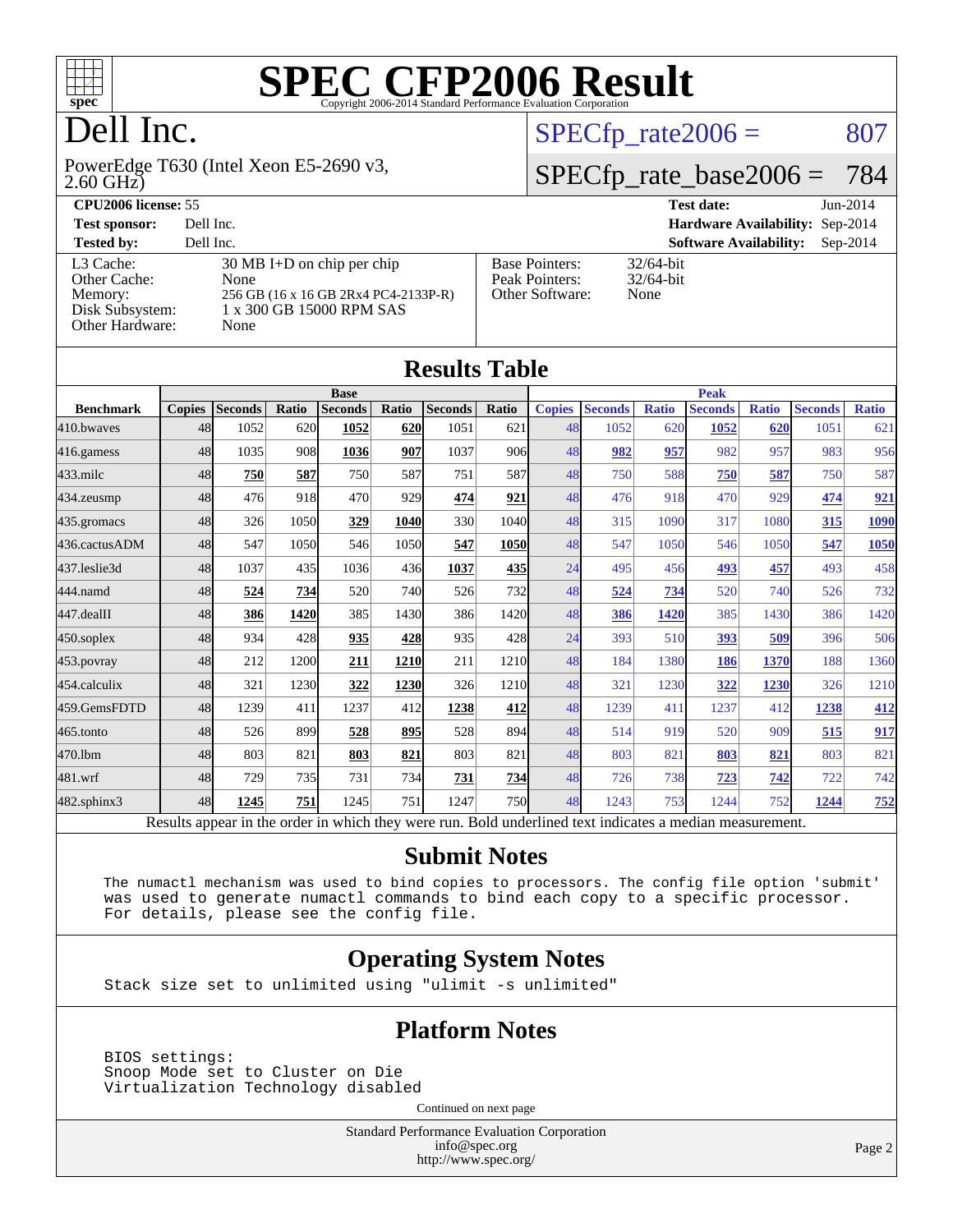

### Dell Inc.

2.60 GHz) PowerEdge T630 (Intel Xeon E5-2690 v3,  $SPECTp_rate2006 = 807$ 

[SPECfp\\_rate\\_base2006 =](http://www.spec.org/auto/cpu2006/Docs/result-fields.html#SPECfpratebase2006) 784

**[CPU2006 license:](http://www.spec.org/auto/cpu2006/Docs/result-fields.html#CPU2006license)** 55 **[Test date:](http://www.spec.org/auto/cpu2006/Docs/result-fields.html#Testdate)** Jun-2014 **[Test sponsor:](http://www.spec.org/auto/cpu2006/Docs/result-fields.html#Testsponsor)** Dell Inc. **[Hardware Availability:](http://www.spec.org/auto/cpu2006/Docs/result-fields.html#HardwareAvailability)** Sep-2014 **[Tested by:](http://www.spec.org/auto/cpu2006/Docs/result-fields.html#Testedby)** Dell Inc. **[Software Availability:](http://www.spec.org/auto/cpu2006/Docs/result-fields.html#SoftwareAvailability)** Sep-2014

#### **[Platform Notes \(Continued\)](http://www.spec.org/auto/cpu2006/Docs/result-fields.html#PlatformNotes)**

Standard Performance Evaluation Corporation [info@spec.org](mailto:info@spec.org) Execute Disable disabled System Profile set to Performance Sysinfo program /root/cpu2006-1.2/config/sysinfo.rev6818 \$Rev: 6818 \$ \$Date:: 2012-07-17 #\$ e86d102572650a6e4d596a3cee98f191 running on linux Tue Jun 24 19:13:53 2014 This section contains SUT (System Under Test) info as seen by some common utilities. To remove or add to this section, see: <http://www.spec.org/cpu2006/Docs/config.html#sysinfo> From /proc/cpuinfo model name : Intel(R) Xeon(R) CPU E5-2690 v3 @ 2.60GHz 2 "physical id"s (chips) 48 "processors" cores, siblings (Caution: counting these is hw and system dependent. The following excerpts from /proc/cpuinfo might not be reliable. Use with caution.) cpu cores : 12 siblings : 24 physical 0: cores 0 1 2 3 4 5 8 9 10 11 12 13 physical 1: cores 0 1 2 3 4 5 8 9 10 11 12 13 cache size : 15360 KB From /proc/meminfo MemTotal: 264571620 kB HugePages\_Total: 0 Hugepagesize: 2048 kB /usr/bin/lsb\_release -d SUSE Linux Enterprise Server 11 (x86\_64) From /etc/\*release\* /etc/\*version\* SuSE-release: SUSE Linux Enterprise Server 11 (x86\_64) VERSION = 11 PATCHLEVEL = 3 uname -a: Linux linux 3.0.76-0.11-default #1 SMP Fri Jun 14 08:21:43 UTC 2013 (ccab990) x86\_64 x86\_64 x86\_64 GNU/Linux run-level 3 Jun 24 08:20 last=S SPEC is set to: /root/cpu2006-1.2 Filesystem Type Size Used Avail Use% Mounted on /dev/sda2 ext2 222G 9.9G 211G 5% / Additional information from dmidecode: BIOS Dell Inc. 0.3.24 06/16/2014 Memory: 8x 002C00B3002C 36ASF2G72PZ-2G1A1 16 GB 2133 MHz 4x 00AD00B300AD HMA42GR7MFR4N-TFTD 16 GB 2133 MHz Continued on next page

<http://www.spec.org/>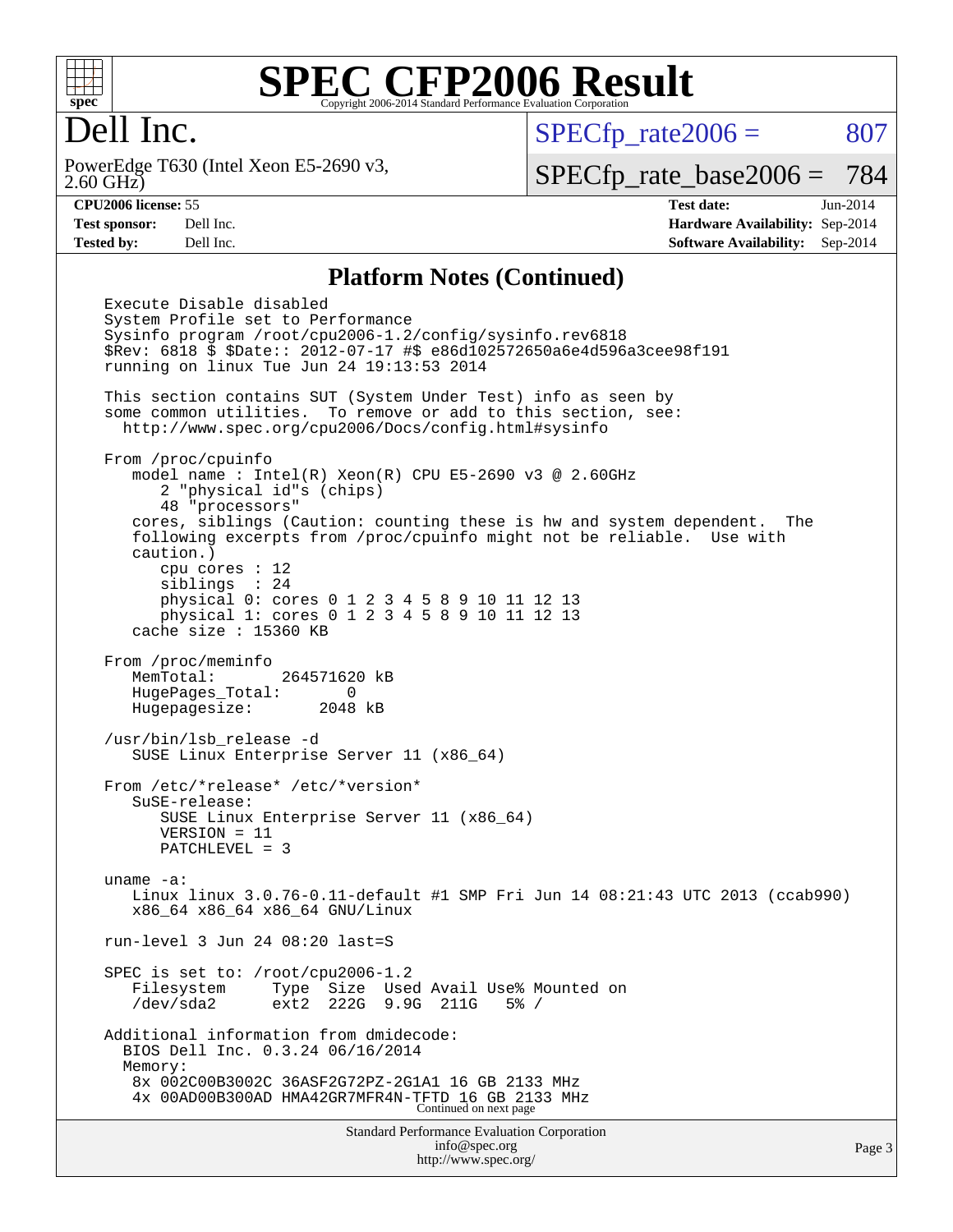

### Dell Inc.

 $SPECTp\_rate2006 = 807$ 

2.60 GHz) PowerEdge T630 (Intel Xeon E5-2690 v3,

[SPECfp\\_rate\\_base2006 =](http://www.spec.org/auto/cpu2006/Docs/result-fields.html#SPECfpratebase2006) 784

**[CPU2006 license:](http://www.spec.org/auto/cpu2006/Docs/result-fields.html#CPU2006license)** 55 **[Test date:](http://www.spec.org/auto/cpu2006/Docs/result-fields.html#Testdate)** Jun-2014 **[Test sponsor:](http://www.spec.org/auto/cpu2006/Docs/result-fields.html#Testsponsor)** Dell Inc. **[Hardware Availability:](http://www.spec.org/auto/cpu2006/Docs/result-fields.html#HardwareAvailability)** Sep-2014 **[Tested by:](http://www.spec.org/auto/cpu2006/Docs/result-fields.html#Testedby)** Dell Inc. **[Software Availability:](http://www.spec.org/auto/cpu2006/Docs/result-fields.html#SoftwareAvailability)** Sep-2014

#### **[Platform Notes \(Continued\)](http://www.spec.org/auto/cpu2006/Docs/result-fields.html#PlatformNotes)**

 4x 00CE00B300CE M393A2G40DB0-CPB 16 GB 2133 MHz 8x Not Specified Not Specified

(End of data from sysinfo program)

#### **[General Notes](http://www.spec.org/auto/cpu2006/Docs/result-fields.html#GeneralNotes)**

Environment variables set by runspec before the start of the run: LD\_LIBRARY\_PATH = "/root/cpu2006-1.2/libs/32:/root/cpu2006-1.2/libs/64:/root/cpu2006-1.2/sh"

 Binaries compiled on a system with 1x Core i7-860 CPU + 8GB memory using RedHat EL 6.4 Transparent Huge Pages enabled with: echo always > /sys/kernel/mm/transparent\_hugepage/enabled Filesystem page cache cleared with: echo 1> /proc/sys/vm/drop\_caches runspec command invoked through numactl i.e.: numactl --interleave=all runspec <etc>

#### **[Base Compiler Invocation](http://www.spec.org/auto/cpu2006/Docs/result-fields.html#BaseCompilerInvocation)**

[C benchmarks](http://www.spec.org/auto/cpu2006/Docs/result-fields.html#Cbenchmarks):  $\frac{1}{2}$  cc  $-$  m64

[C++ benchmarks:](http://www.spec.org/auto/cpu2006/Docs/result-fields.html#CXXbenchmarks) [icpc -m64](http://www.spec.org/cpu2006/results/res2014q3/cpu2006-20140909-31326.flags.html#user_CXXbase_intel_icpc_64bit_bedb90c1146cab66620883ef4f41a67e)

[Fortran benchmarks](http://www.spec.org/auto/cpu2006/Docs/result-fields.html#Fortranbenchmarks): [ifort -m64](http://www.spec.org/cpu2006/results/res2014q3/cpu2006-20140909-31326.flags.html#user_FCbase_intel_ifort_64bit_ee9d0fb25645d0210d97eb0527dcc06e)

[Benchmarks using both Fortran and C](http://www.spec.org/auto/cpu2006/Docs/result-fields.html#BenchmarksusingbothFortranandC): [icc -m64](http://www.spec.org/cpu2006/results/res2014q3/cpu2006-20140909-31326.flags.html#user_CC_FCbase_intel_icc_64bit_0b7121f5ab7cfabee23d88897260401c) [ifort -m64](http://www.spec.org/cpu2006/results/res2014q3/cpu2006-20140909-31326.flags.html#user_CC_FCbase_intel_ifort_64bit_ee9d0fb25645d0210d97eb0527dcc06e)

#### **[Base Portability Flags](http://www.spec.org/auto/cpu2006/Docs/result-fields.html#BasePortabilityFlags)**

| 410.bwaves: - DSPEC CPU LP64                 |  |
|----------------------------------------------|--|
| 416.gamess: -DSPEC_CPU_LP64                  |  |
| 433.milc: -DSPEC CPU LP64                    |  |
| 434.zeusmp: -DSPEC_CPU_LP64                  |  |
| 435.gromacs: -DSPEC_CPU_LP64 -nofor_main     |  |
| 436.cactusADM: - DSPEC CPU LP64 - nofor main |  |
| 437.leslie3d: -DSPEC_CPU_LP64                |  |
| 444.namd: - DSPEC CPU LP64                   |  |
| 447.dealII: -DSPEC CPU LP64                  |  |
| 450.soplex: -DSPEC_CPU_LP64                  |  |
| 453.povray: -DSPEC CPU LP64                  |  |

Continued on next page

Standard Performance Evaluation Corporation [info@spec.org](mailto:info@spec.org) <http://www.spec.org/>

Page 4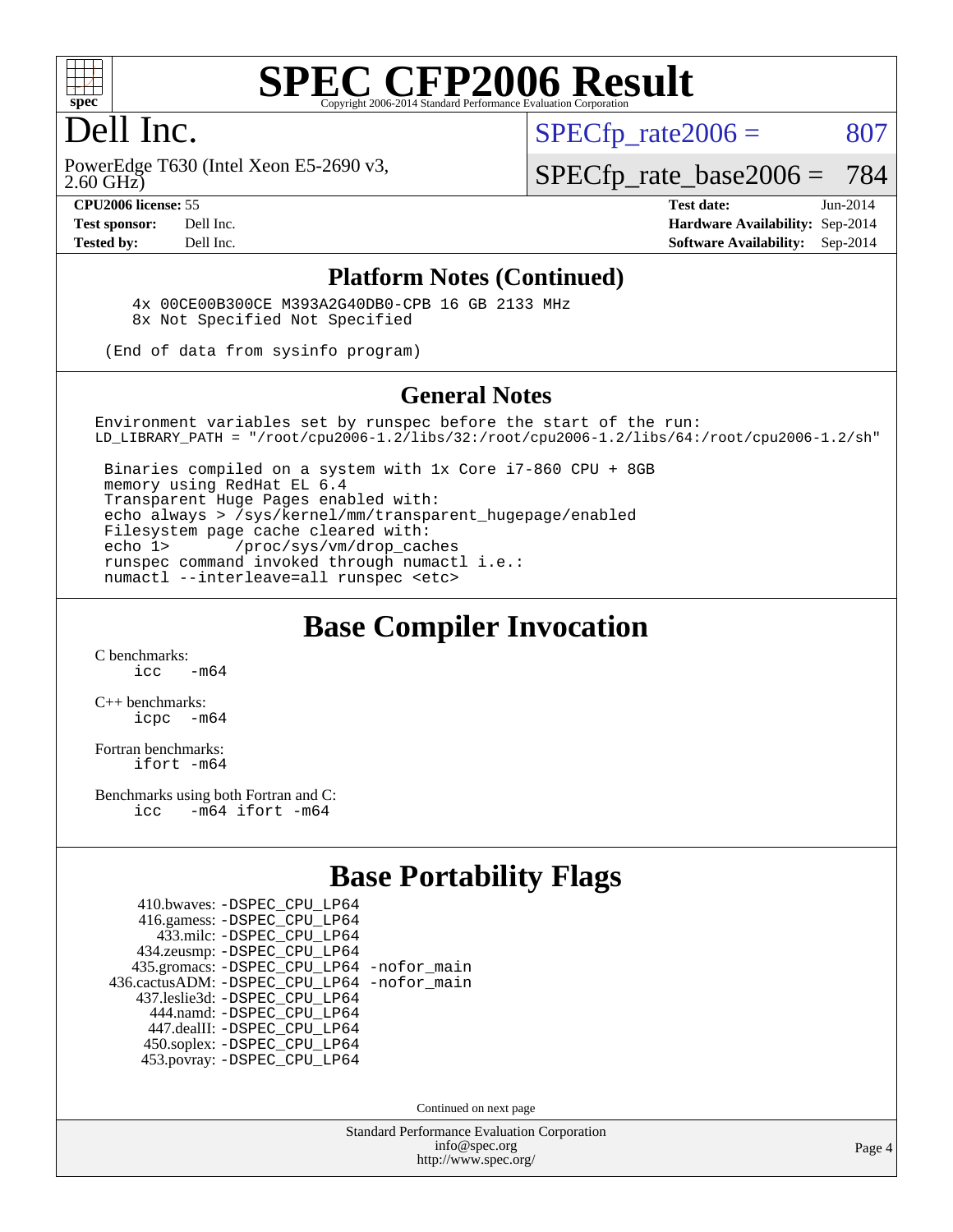

### Dell Inc.

2.60 GHz) PowerEdge T630 (Intel Xeon E5-2690 v3,  $SPECTp\_rate2006 = 807$ 

[SPECfp\\_rate\\_base2006 =](http://www.spec.org/auto/cpu2006/Docs/result-fields.html#SPECfpratebase2006) 784

**[CPU2006 license:](http://www.spec.org/auto/cpu2006/Docs/result-fields.html#CPU2006license)** 55 **[Test date:](http://www.spec.org/auto/cpu2006/Docs/result-fields.html#Testdate)** Jun-2014 **[Test sponsor:](http://www.spec.org/auto/cpu2006/Docs/result-fields.html#Testsponsor)** Dell Inc. **[Hardware Availability:](http://www.spec.org/auto/cpu2006/Docs/result-fields.html#HardwareAvailability)** Sep-2014 **[Tested by:](http://www.spec.org/auto/cpu2006/Docs/result-fields.html#Testedby)** Dell Inc. **[Software Availability:](http://www.spec.org/auto/cpu2006/Docs/result-fields.html#SoftwareAvailability)** Sep-2014

### **[Base Portability Flags \(Continued\)](http://www.spec.org/auto/cpu2006/Docs/result-fields.html#BasePortabilityFlags)**

 454.calculix: [-DSPEC\\_CPU\\_LP64](http://www.spec.org/cpu2006/results/res2014q3/cpu2006-20140909-31326.flags.html#suite_basePORTABILITY454_calculix_DSPEC_CPU_LP64) [-nofor\\_main](http://www.spec.org/cpu2006/results/res2014q3/cpu2006-20140909-31326.flags.html#user_baseLDPORTABILITY454_calculix_f-nofor_main) 459.GemsFDTD: [-DSPEC\\_CPU\\_LP64](http://www.spec.org/cpu2006/results/res2014q3/cpu2006-20140909-31326.flags.html#suite_basePORTABILITY459_GemsFDTD_DSPEC_CPU_LP64) 465.tonto: [-DSPEC\\_CPU\\_LP64](http://www.spec.org/cpu2006/results/res2014q3/cpu2006-20140909-31326.flags.html#suite_basePORTABILITY465_tonto_DSPEC_CPU_LP64) 470.lbm: [-DSPEC\\_CPU\\_LP64](http://www.spec.org/cpu2006/results/res2014q3/cpu2006-20140909-31326.flags.html#suite_basePORTABILITY470_lbm_DSPEC_CPU_LP64) 481.wrf: [-DSPEC\\_CPU\\_LP64](http://www.spec.org/cpu2006/results/res2014q3/cpu2006-20140909-31326.flags.html#suite_basePORTABILITY481_wrf_DSPEC_CPU_LP64) [-DSPEC\\_CPU\\_CASE\\_FLAG](http://www.spec.org/cpu2006/results/res2014q3/cpu2006-20140909-31326.flags.html#b481.wrf_baseCPORTABILITY_DSPEC_CPU_CASE_FLAG) [-DSPEC\\_CPU\\_LINUX](http://www.spec.org/cpu2006/results/res2014q3/cpu2006-20140909-31326.flags.html#b481.wrf_baseCPORTABILITY_DSPEC_CPU_LINUX) 482.sphinx3: [-DSPEC\\_CPU\\_LP64](http://www.spec.org/cpu2006/results/res2014q3/cpu2006-20140909-31326.flags.html#suite_basePORTABILITY482_sphinx3_DSPEC_CPU_LP64)

### **[Base Optimization Flags](http://www.spec.org/auto/cpu2006/Docs/result-fields.html#BaseOptimizationFlags)**

[C benchmarks](http://www.spec.org/auto/cpu2006/Docs/result-fields.html#Cbenchmarks):

[-xCORE-AVX2](http://www.spec.org/cpu2006/results/res2014q3/cpu2006-20140909-31326.flags.html#user_CCbase_f-xAVX2_5f5fc0cbe2c9f62c816d3e45806c70d7) [-ipo](http://www.spec.org/cpu2006/results/res2014q3/cpu2006-20140909-31326.flags.html#user_CCbase_f-ipo) [-O3](http://www.spec.org/cpu2006/results/res2014q3/cpu2006-20140909-31326.flags.html#user_CCbase_f-O3) [-no-prec-div](http://www.spec.org/cpu2006/results/res2014q3/cpu2006-20140909-31326.flags.html#user_CCbase_f-no-prec-div) [-opt-prefetch](http://www.spec.org/cpu2006/results/res2014q3/cpu2006-20140909-31326.flags.html#user_CCbase_f-opt-prefetch) [-auto-p32](http://www.spec.org/cpu2006/results/res2014q3/cpu2006-20140909-31326.flags.html#user_CCbase_f-auto-p32) [-ansi-alias](http://www.spec.org/cpu2006/results/res2014q3/cpu2006-20140909-31326.flags.html#user_CCbase_f-ansi-alias) [-opt-mem-layout-trans=3](http://www.spec.org/cpu2006/results/res2014q3/cpu2006-20140909-31326.flags.html#user_CCbase_f-opt-mem-layout-trans_a7b82ad4bd7abf52556d4961a2ae94d5)

[C++ benchmarks:](http://www.spec.org/auto/cpu2006/Docs/result-fields.html#CXXbenchmarks)

[-xCORE-AVX2](http://www.spec.org/cpu2006/results/res2014q3/cpu2006-20140909-31326.flags.html#user_CXXbase_f-xAVX2_5f5fc0cbe2c9f62c816d3e45806c70d7) [-ipo](http://www.spec.org/cpu2006/results/res2014q3/cpu2006-20140909-31326.flags.html#user_CXXbase_f-ipo) [-O3](http://www.spec.org/cpu2006/results/res2014q3/cpu2006-20140909-31326.flags.html#user_CXXbase_f-O3) [-no-prec-div](http://www.spec.org/cpu2006/results/res2014q3/cpu2006-20140909-31326.flags.html#user_CXXbase_f-no-prec-div) [-opt-prefetch](http://www.spec.org/cpu2006/results/res2014q3/cpu2006-20140909-31326.flags.html#user_CXXbase_f-opt-prefetch) [-auto-p32](http://www.spec.org/cpu2006/results/res2014q3/cpu2006-20140909-31326.flags.html#user_CXXbase_f-auto-p32) [-ansi-alias](http://www.spec.org/cpu2006/results/res2014q3/cpu2006-20140909-31326.flags.html#user_CXXbase_f-ansi-alias) [-opt-mem-layout-trans=3](http://www.spec.org/cpu2006/results/res2014q3/cpu2006-20140909-31326.flags.html#user_CXXbase_f-opt-mem-layout-trans_a7b82ad4bd7abf52556d4961a2ae94d5)

[Fortran benchmarks](http://www.spec.org/auto/cpu2006/Docs/result-fields.html#Fortranbenchmarks):

[-xCORE-AVX2](http://www.spec.org/cpu2006/results/res2014q3/cpu2006-20140909-31326.flags.html#user_FCbase_f-xAVX2_5f5fc0cbe2c9f62c816d3e45806c70d7) [-ipo](http://www.spec.org/cpu2006/results/res2014q3/cpu2006-20140909-31326.flags.html#user_FCbase_f-ipo) [-O3](http://www.spec.org/cpu2006/results/res2014q3/cpu2006-20140909-31326.flags.html#user_FCbase_f-O3) [-no-prec-div](http://www.spec.org/cpu2006/results/res2014q3/cpu2006-20140909-31326.flags.html#user_FCbase_f-no-prec-div) [-opt-prefetch](http://www.spec.org/cpu2006/results/res2014q3/cpu2006-20140909-31326.flags.html#user_FCbase_f-opt-prefetch)

[Benchmarks using both Fortran and C](http://www.spec.org/auto/cpu2006/Docs/result-fields.html#BenchmarksusingbothFortranandC): [-xCORE-AVX2](http://www.spec.org/cpu2006/results/res2014q3/cpu2006-20140909-31326.flags.html#user_CC_FCbase_f-xAVX2_5f5fc0cbe2c9f62c816d3e45806c70d7) [-ipo](http://www.spec.org/cpu2006/results/res2014q3/cpu2006-20140909-31326.flags.html#user_CC_FCbase_f-ipo) [-O3](http://www.spec.org/cpu2006/results/res2014q3/cpu2006-20140909-31326.flags.html#user_CC_FCbase_f-O3) [-no-prec-div](http://www.spec.org/cpu2006/results/res2014q3/cpu2006-20140909-31326.flags.html#user_CC_FCbase_f-no-prec-div) [-opt-prefetch](http://www.spec.org/cpu2006/results/res2014q3/cpu2006-20140909-31326.flags.html#user_CC_FCbase_f-opt-prefetch) [-auto-p32](http://www.spec.org/cpu2006/results/res2014q3/cpu2006-20140909-31326.flags.html#user_CC_FCbase_f-auto-p32) [-ansi-alias](http://www.spec.org/cpu2006/results/res2014q3/cpu2006-20140909-31326.flags.html#user_CC_FCbase_f-ansi-alias) [-opt-mem-layout-trans=3](http://www.spec.org/cpu2006/results/res2014q3/cpu2006-20140909-31326.flags.html#user_CC_FCbase_f-opt-mem-layout-trans_a7b82ad4bd7abf52556d4961a2ae94d5)

#### **[Peak Compiler Invocation](http://www.spec.org/auto/cpu2006/Docs/result-fields.html#PeakCompilerInvocation)**

[C benchmarks \(except as noted below\)](http://www.spec.org/auto/cpu2006/Docs/result-fields.html#Cbenchmarksexceptasnotedbelow):<br> $\frac{1}{\text{CC}}$  -m64  $-m6\overline{4}$ 

482.sphinx3: [icc -m32](http://www.spec.org/cpu2006/results/res2014q3/cpu2006-20140909-31326.flags.html#user_peakCCLD482_sphinx3_intel_icc_a6a621f8d50482236b970c6ac5f55f93)

[C++ benchmarks \(except as noted below\):](http://www.spec.org/auto/cpu2006/Docs/result-fields.html#CXXbenchmarksexceptasnotedbelow) [icpc -m64](http://www.spec.org/cpu2006/results/res2014q3/cpu2006-20140909-31326.flags.html#user_CXXpeak_intel_icpc_64bit_bedb90c1146cab66620883ef4f41a67e)

450.soplex: [icpc -m32](http://www.spec.org/cpu2006/results/res2014q3/cpu2006-20140909-31326.flags.html#user_peakCXXLD450_soplex_intel_icpc_4e5a5ef1a53fd332b3c49e69c3330699)

[Fortran benchmarks](http://www.spec.org/auto/cpu2006/Docs/result-fields.html#Fortranbenchmarks): [ifort -m64](http://www.spec.org/cpu2006/results/res2014q3/cpu2006-20140909-31326.flags.html#user_FCpeak_intel_ifort_64bit_ee9d0fb25645d0210d97eb0527dcc06e)

[Benchmarks using both Fortran and C](http://www.spec.org/auto/cpu2006/Docs/result-fields.html#BenchmarksusingbothFortranandC): [icc -m64](http://www.spec.org/cpu2006/results/res2014q3/cpu2006-20140909-31326.flags.html#user_CC_FCpeak_intel_icc_64bit_0b7121f5ab7cfabee23d88897260401c) [ifort -m64](http://www.spec.org/cpu2006/results/res2014q3/cpu2006-20140909-31326.flags.html#user_CC_FCpeak_intel_ifort_64bit_ee9d0fb25645d0210d97eb0527dcc06e)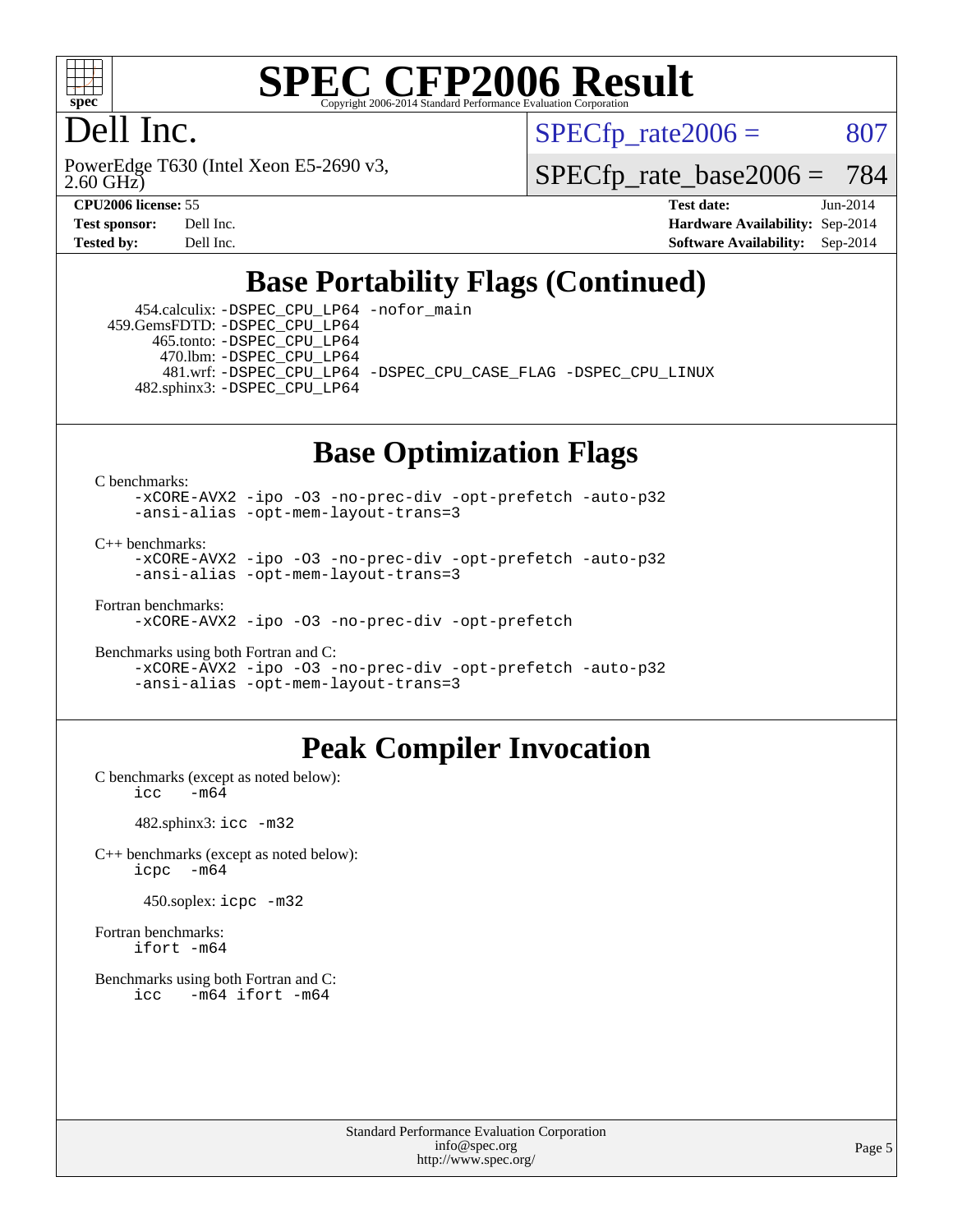

## Dell Inc.

2.60 GHz) PowerEdge T630 (Intel Xeon E5-2690 v3,  $SPECfp_rate2006 = 807$  $SPECfp_rate2006 = 807$ 

[SPECfp\\_rate\\_base2006 =](http://www.spec.org/auto/cpu2006/Docs/result-fields.html#SPECfpratebase2006) 784

**[CPU2006 license:](http://www.spec.org/auto/cpu2006/Docs/result-fields.html#CPU2006license)** 55 **[Test date:](http://www.spec.org/auto/cpu2006/Docs/result-fields.html#Testdate)** Jun-2014 **[Test sponsor:](http://www.spec.org/auto/cpu2006/Docs/result-fields.html#Testsponsor)** Dell Inc. **[Hardware Availability:](http://www.spec.org/auto/cpu2006/Docs/result-fields.html#HardwareAvailability)** Sep-2014 **[Tested by:](http://www.spec.org/auto/cpu2006/Docs/result-fields.html#Testedby)** Dell Inc. **[Software Availability:](http://www.spec.org/auto/cpu2006/Docs/result-fields.html#SoftwareAvailability)** Sep-2014

#### **[Peak Portability Flags](http://www.spec.org/auto/cpu2006/Docs/result-fields.html#PeakPortabilityFlags)**

|                                | 410.bwaves: - DSPEC_CPU_LP64<br>416.gamess: -DSPEC_CPU_LP64<br>433.milc: -DSPEC_CPU_LP64<br>434.zeusmp: - DSPEC_CPU_LP64<br>435.gromacs: -DSPEC_CPU_LP64 -nofor_main<br>436.cactusADM: -DSPEC_CPU_LP64 -nofor_main<br>437.leslie3d: - DSPEC_CPU_LP64 |
|--------------------------------|------------------------------------------------------------------------------------------------------------------------------------------------------------------------------------------------------------------------------------------------------|
| 459.GemsFDTD: - DSPEC_CPU_LP64 | 444.namd: -DSPEC CPU LP64<br>447.dealII: -DSPEC_CPU_LP64<br>453.povray: -DSPEC_CPU_LP64<br>454.calculix: -DSPEC_CPU_LP64 -nofor_main<br>465.tonto: - DSPEC_CPU_LP64                                                                                  |
|                                | 470.1bm: - DSPEC_CPU_LP64<br>481.wrf: -DSPEC_CPU_LP64 -DSPEC_CPU_CASE_FLAG -DSPEC_CPU_LINUX                                                                                                                                                          |
|                                | <b>Peak Optimization Flags</b>                                                                                                                                                                                                                       |
| C benchmarks:                  |                                                                                                                                                                                                                                                      |
|                                | 433.milc: -xCORE-AVX2(pass 2) -prof-gen(pass 1) -ipo(pass 2)<br>$-03(pass 2)$ -no-prec-div(pass 2)<br>-opt-mem-layout-trans=3(pass 2) -prof-use(pass 2)<br>-auto-ilp32                                                                               |
|                                | $470$ .lbm: basepeak = yes                                                                                                                                                                                                                           |
|                                | 482.sphinx3: -xCORE-AVX2 -ipo -03 -no-prec-div -opt-mem-layout-trans=3<br>-unroll2                                                                                                                                                                   |
| $C++$ benchmarks:              |                                                                                                                                                                                                                                                      |
|                                | $444$ .namd: basepeak = yes                                                                                                                                                                                                                          |
|                                | $447$ .dealII: basepeak = yes                                                                                                                                                                                                                        |
|                                | 450.soplex: -xCORE-AVX2(pass 2) -prof-gen(pass 1) -ipo(pass 2)<br>$-03(pass 2)$ -no-prec-div(pass 2)<br>-opt-mem-layout-trans=3(pass 2) -prof-use(pass 2)<br>-opt-malloc-options=3                                                                   |
|                                | $453.$ povray: $-xCORE-AVX2(pass 2)$ -prof-gen(pass 1) -ipo(pass 2)<br>-03(pass 2) -no-prec-div(pass 2)<br>-opt-mem-layout-trans=3(pass 2) -prof-use(pass 2) -unroll4<br>-ansi-alias                                                                 |

[Fortran benchmarks](http://www.spec.org/auto/cpu2006/Docs/result-fields.html#Fortranbenchmarks):

Continued on next page

Standard Performance Evaluation Corporation [info@spec.org](mailto:info@spec.org) <http://www.spec.org/>